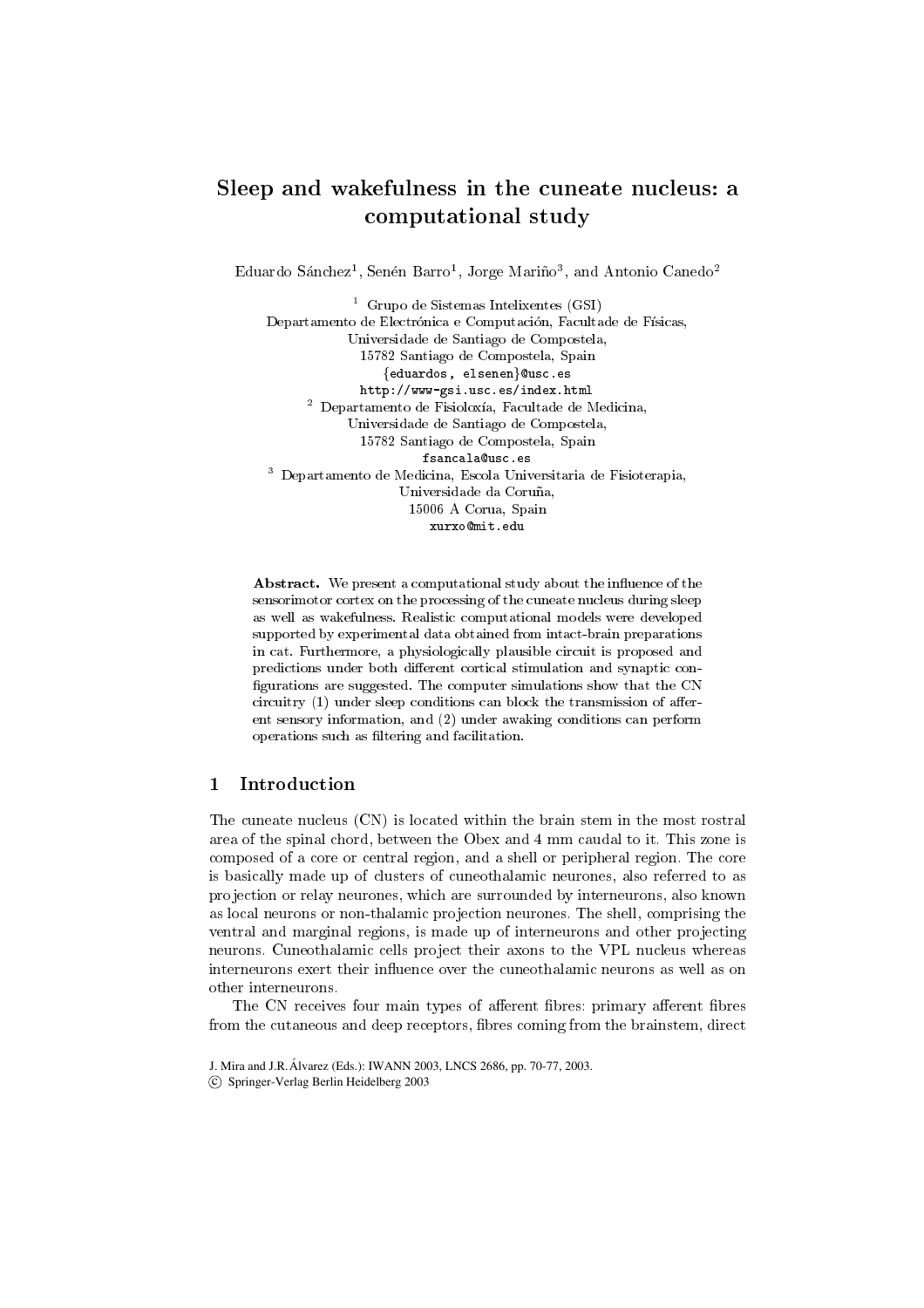corticocuneate bres, and collaterals of the corticospinal tract originated in the cerebral cortex. The cutaneous afferent fibres are confined basically to the core or central region of the medial cuneate and mostly establish axodendritic synapses [4]. The descending direct and collaterals fibres can be grouped based on their origin within the sensorimotor cortex (SMC): those originating in Brodmann's areas 4 (motor cortex) and 3a (proprioceptive somatosensory cortex) contact the shell [3]; those from area 3b (cutaneous somatosensory cortex) project directly to the core; and those from areas 1 and 2 (cutaneous somatosensory cortex) project directly into the shell as well as into the core but within zones surrounding the cluster of cuneothalamic cells.

With regard to the effects of the descending fibres, several studies [7] found that the sensorimotor cortex either excites, blocks or does not affect the cell activity. Gordon and Jukes [5] studied the target cells of the descending fibres and found that cortical stimulation inhibits neurons in the medial zone. This inhibition, classically explained by means of a presynaptic mechanism, is still an open issue after recent experiments reporting evidences of postsynaptic rather than presynaptic inhibition [1]. On the other hand, it has been demonstrated that the sensorimotor cortex could directly excite cuneothalamic cells of the CN [2].

Our interest is focused on the role of the corticocuneate circuitry in sleep and wakefulness. About wakefulness, it was proposed that the SMC could control the information flow through the CN in two complementary ways  $[11]$ : (1) facilitating the transmission of signals originated in those peripheral areas which either processes a high intensity stimulus or they are inside the cortical attentional window; and (2) filtering irrelevant information. About sleep, recent findings show that cortical descending bres play an important role by imposing oscillatory rhythms in the CN [9]. These rhythms, intensively studied in the thalamus [10], are supposed to be in charge of blocking the ascending transmission at subcortical level.

In this paper we propose a plausible corticocuneate circuitry and study how it might work in both sleep and awaking conditions. The presentation is organized as follows: (1) a brief description of experimental and computational methods, (2) the introduction of the corticocuneate circuitry, (3) computer experiments under sleep conditions, (4) computer experiments under awaking conditions, and  $(4)$  a final discussion.

#### $\overline{2}$ Methods

### 2.1 Experimental

All experiments conformed to Spanish guidelines (BOE 67/1998) and European Communities council directive  $(86/609/EEC)$ . Moreover, all efforts were made to minimize the animals used. Data were obtained from cats (2.3-4.5 kg), which were anesthetized ( $\alpha$ -cloralosa, 60 mg/Kg), i.p.), paralyzed (Pavulon, 1 mg/ kg/h, i.v) and placed under articial respiration. A set of six bipolar stimulating electrodes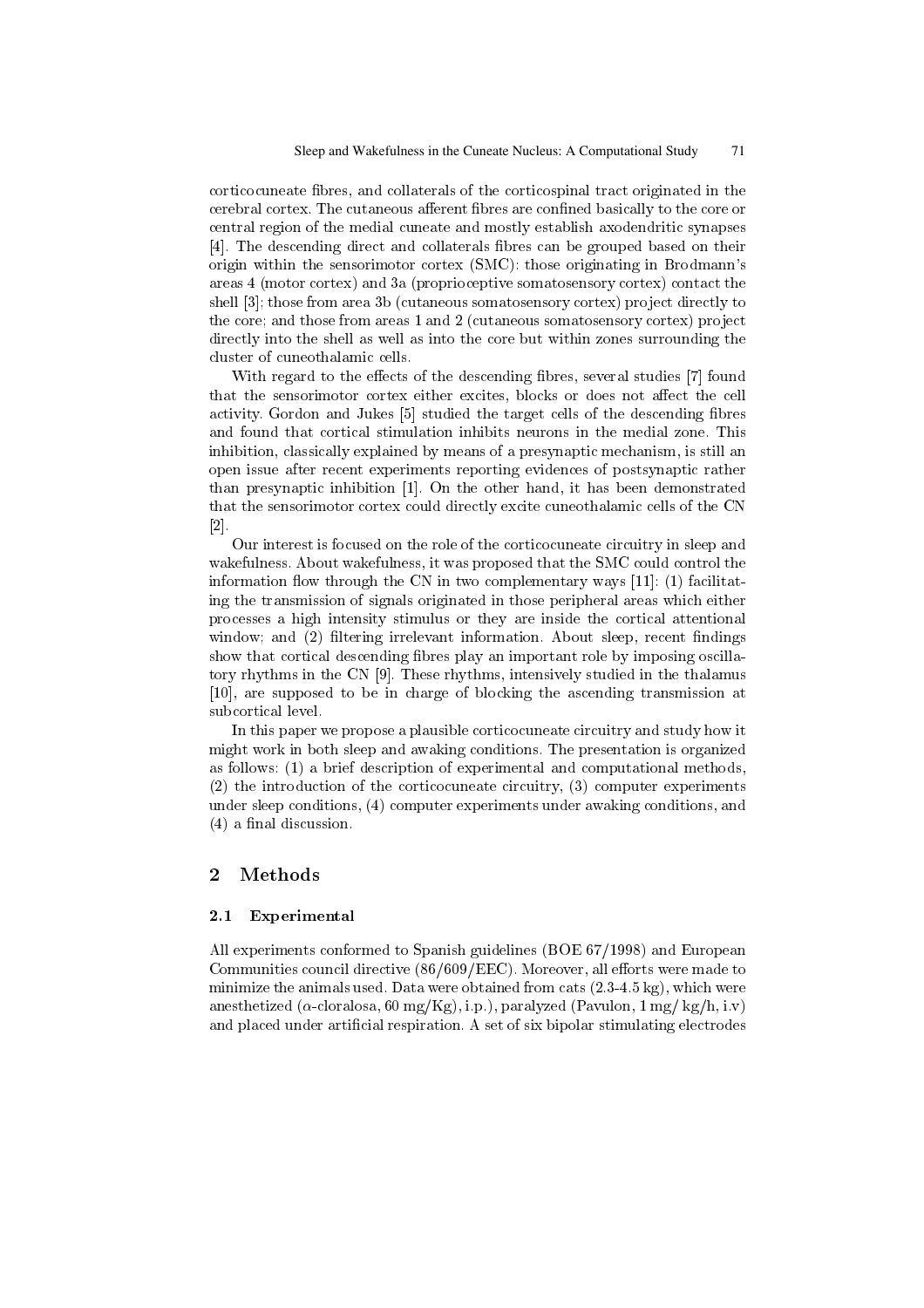was mounted in a tower and lowered to 1-1.5 mm deep in the pericruciate cortex to stimulate corticocuneate neurons. The cortical electrodes were disposed so that primary motor and primary somatosensory cortices could be stimulated. A bipolar concentric electrode and sharp electrodes were used to record the electrocorticogram (EcoG) and to record intracellularly from cuneate neurons, respectively. All cuneolemniscal cells satisfied the collision test with spontaneous action potentials.

## 2.2 Computational

Neuron level The multi-compartmental approach was used to model the neurons. A detailed description of the compartments and the ionic currents used for each neuron can be found in Sánchez et al. [13].

Membrane level All ionic currents are described by following the Hodgkin-Huxley model. The mathematical description of all this currents can be found in Sánchez et al. [14].

Synaptic level To describe the conductance associated with the synaptic current we have used the *alpha* function [8]. The synaptic current is determined by  $I_{syn}(t) = g_{syn}(t)(V - V_{syn})$ , where  $V_{syn}$  denotes the resting potential of the postsynaptic membrane. In our model we introduce both excitatory and inhibitory connections. We assume the later being glutamatergic and the former being gabaergic. The excitatory connections are modeled by setting  $V_{sun}$  to zero and the inhibitory connections to a negative value.

Simulation tools We have used Neuron as it provides an optimised integration method developed by Hines [6]. The machine used for the simulations was a PC with a 600 Mhz AMD Athlon processor.

#### 3 **Results**

## 3.1 Corticocuneate circuitry

Experiments were performed in intact-brain preparations in anaesthetized cats. Simultaneous recordings in the sensorimotor cortex (SMC) and the cuneate nucleus (CN) were obtained while the SMC was stimulated with 1-10 Hz electrical pulses, whereas intracellular recordings were prepared to study the effects of SMC stimulation over CN cells. Figure 1(A) shows selected recordings providing experimental evidence of excitation and inhibition of CN cells. According to these data, a circuit is proposed (figure  $1(B)$ ) and a computational model is developed in order to explain the observed effects. For the CN neurons we have used realistic computational models [12, 14] that were constructed based on data from current injection experiments and validated against neuronal activity recorded in vivo in anaesthetized cats.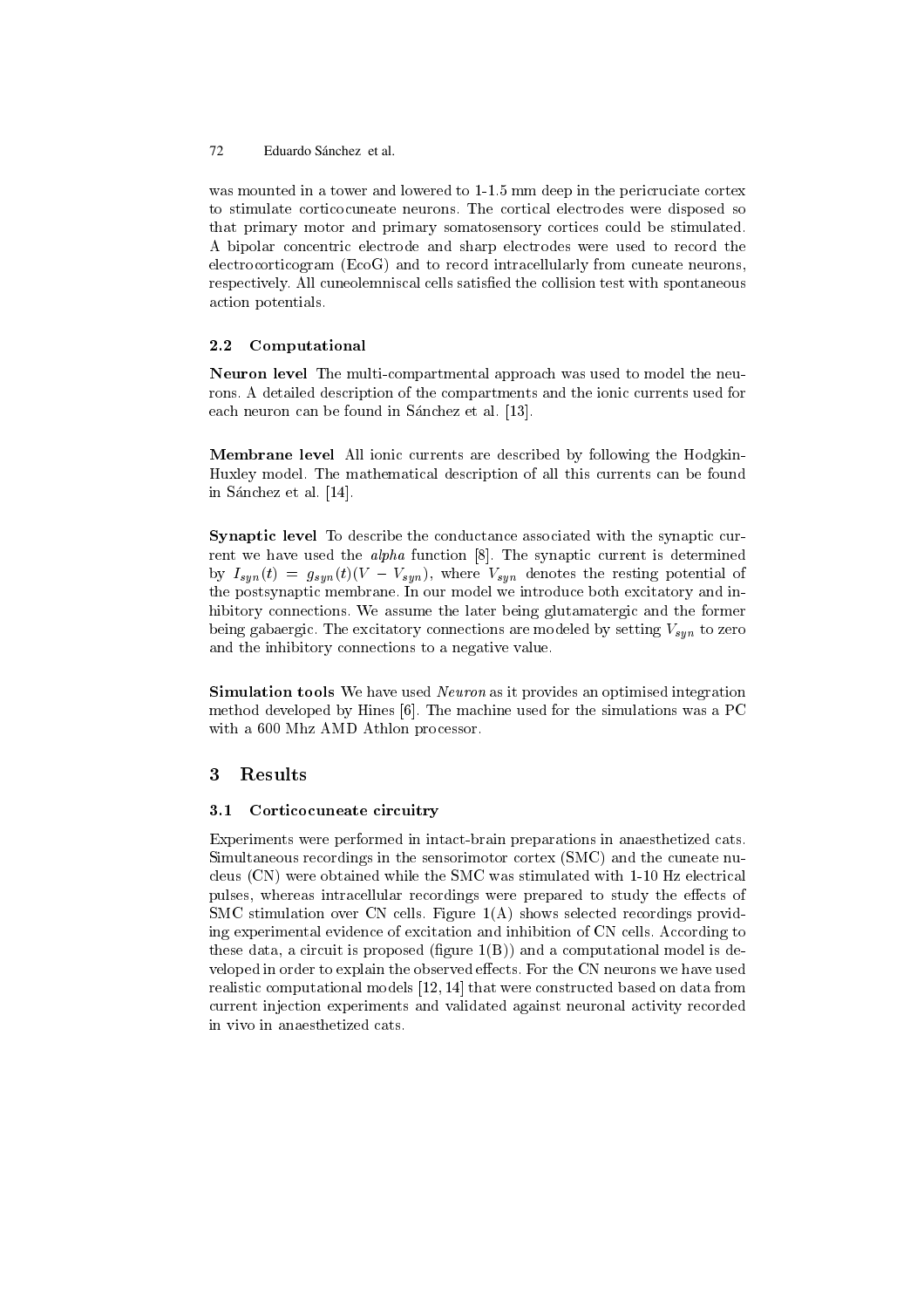

Fig. 1. The corticocuneate circuitry. (A) Intracellular recordings show excitation and inhibition effects over both cuneothalamic  $(CT)$  neurons and interneurons  $(11$  and  $12)$ . (B) The circuitry considered for simulation: cortical excitation and inhibition over interneurons, cortical inhibition over cuneothalamic neurons, and cortical excitation over cuneothalamic neurons.

#### $3.2$ Sleep state

The synapses of the computational model were adjusted by comparing simulated outcomes with experimental neuronal activity recorded in anaesthetized cats. The model is therefore tuned to sleep state conditions, and ready to test whether the corticocuneate circuitry can accomplish the hypothesized blockade of sensory information. Figure 2 shows a cuneothalamic neuron (CT) being inhibited after cortical stimulation. Initially, the inhibition hyperpolarizes the neuron and activates  $I_h$  and  $I_T$  currents, which leads to a burst of spikes and the beginning of a spindle-like rhythm. Next, we activate a sensory receptor to generate afferent signals. At the hyperpolarization subcycle, the firing threshold is so high that sensory signals can only drive a small membrane depolarisation. At the depolarised subcycle, the intrinsic-generated spikes completely mask the processing of afferent signals. Therefore, the sensory information do not alter the oscillatory pattern, and the signal is completely blocked.

But, how does the complete circuitry work? To analyze this point we have set a simulation with the whole circuitry depicted in figure 1. We have stimulated the cortical neurons that elicit inhibition (CI) and excitation (CE) over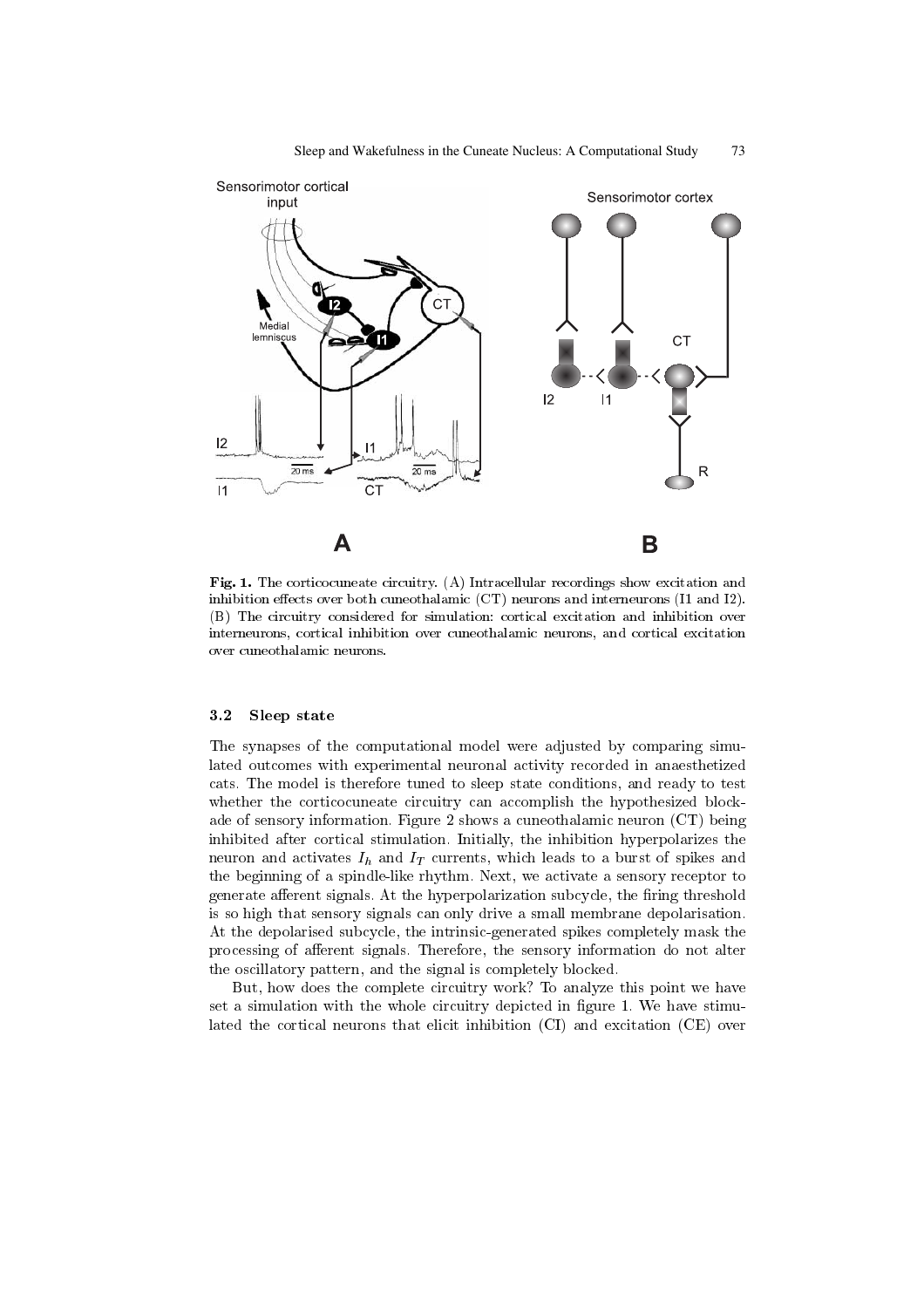

Fig. 2. Oscillatory activity and blockade of afferent information. The inhibition originated from the sensorimotor cortex elicits an oscillatory bursting response over the CT neuron (upper right). From 400 to 800 ms, cutaneous stimulation is generated with different temporal durations (lower right), but the oscillatory activity blocks the transmission of this information.

CT neurons (figure 3). We have also assumed an interconnection between  $CE$ and cortical neurons that inhibit interneurons (CD) [2]. The simulations indicate that the duration of both depolarized and hyperpolarized subcycles periods is longer if comparing them with the spontaneous activity in figure 3. The hyperpolarized subcycle duration is explained because we have simulated a low rhythm in the SMC, therefore the CT neurons are inhibited during a longer period of time. The depolarized subcycle is explained because of the excitatory cortical descending bres providing excitation. In fact, we have found that this is the unique mechanism to accomplish an activity pattern similar to that observed in vivo [9]. So, we predict that the excitatory connections play a fundamental role in the shaping of the slow rhythms at the CN determining the duration of the spike subcycle.

### 3.3 Awaking state

And now we question the functioning of the corticocuneate circuitry in wakefulness. Considering the Mountcastle approach, the SMC would influence the CN to perform two main tasks: ltering of irrelevant or unwanted information, and facilitation of relevant stimuli. To model this behaviour we first need to consider what it means to be at wakefulness. In other words, what should we change in our model to satisfy the awaking conditions?. In the cuneate nucleus, brain stem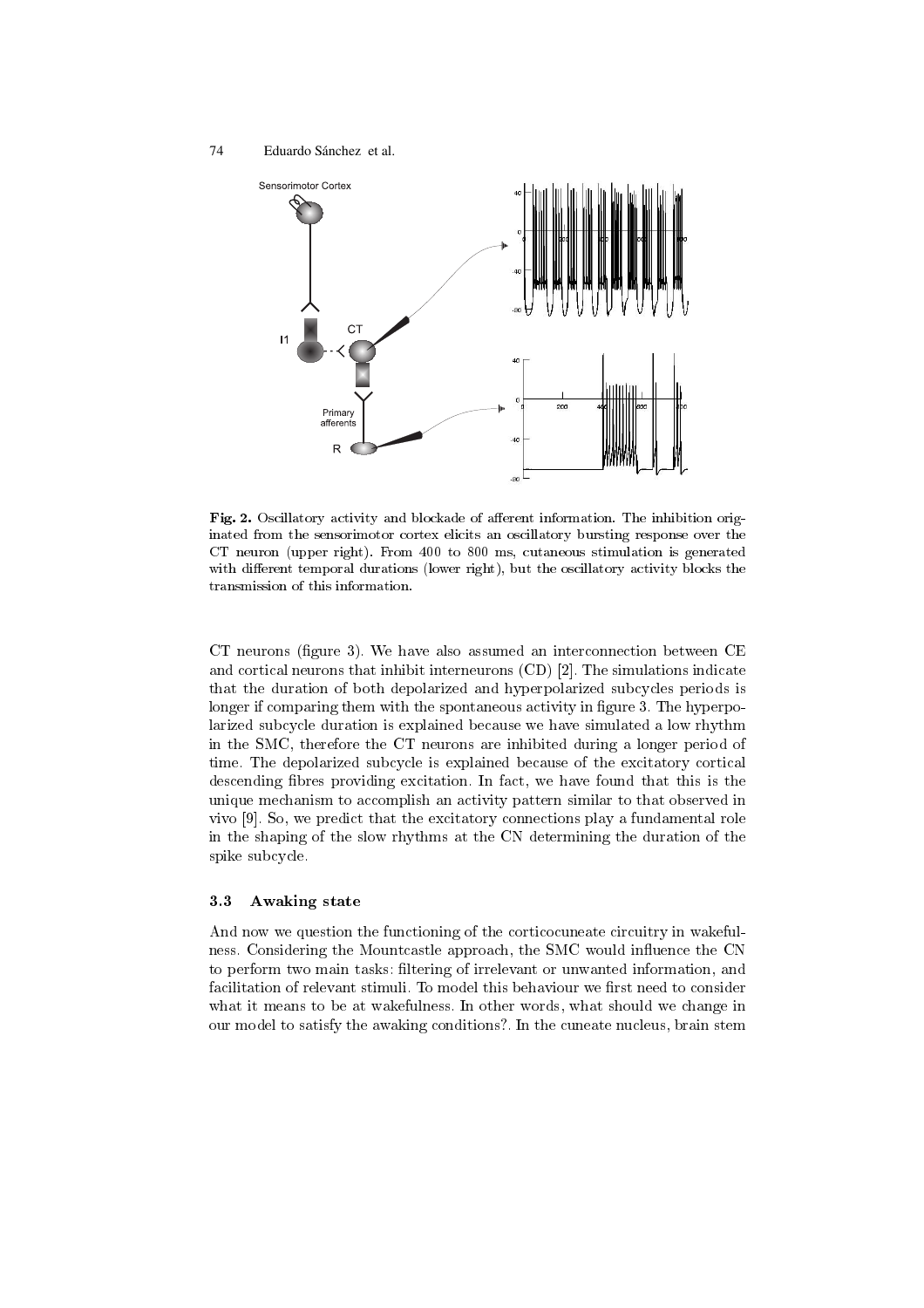

Fig. 3. Slow rhythms and the participation of excitatory synapses on their activity pattern. A sensorimotor cortical neuron is stimulated to induce a slow rhythm (<sup>&</sup>lt;  $1Hz$ ) that spreads throughout the entire corticocuneate circuitry. As a result, the CT neuron shows an oscillatory activity very similar to that observed in vivo. The hyperpolarized subcycle is determined by the duration of inhibition carried out by I1. The depolarised bursting subcycle is determined by the duration of the cortical excitatory effects maintained through the CT-TC loop.

or cortical afferents could induce similar effects to those observed in the thalamus [15] and be in charge of inducing the transition from sleep to wakefulness. We have simulated these effects by changing  $V_{syn}$  from -90 mV to -75 mV. In this way, we avoid the activation of  $I_h$  and  $I_T$  currents.

In figure 4 we show a circuitry that integrates the three descending pathways in charge of inhibition, excitation and desinhibition of cuneothalamic neurons. We have also connected, as proposed by Canedo et al. [2], the cortical neuron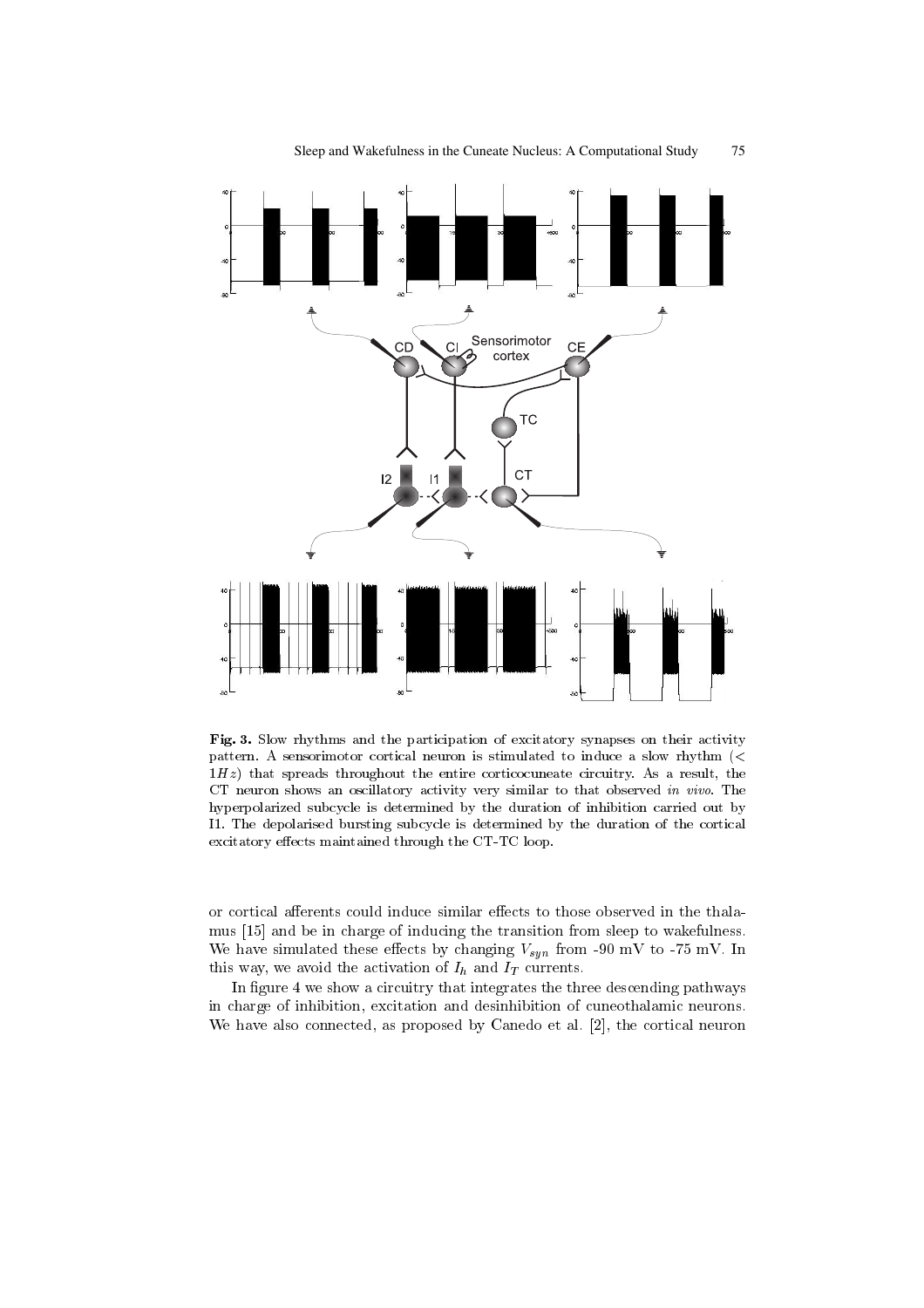

Fig. 4. Filtering and facilitation. Cutaneous stimulation of 3 receptors (R) cannot overcome the ltering originated from the sensorimotor cortex. We need 6 receptors (from 200 to 400 ms) to completely transmit the information. When we set back the number of activated receptors to 3, both cortical excitation and desinhibition facilitates the transmission of cutaneous information.

in charge of cuneate excitation with the other one in charge of cuneate desinhibition. The synapse between interneurons was set with  $g_{sun}$  = 0.1 and  $\tau$  = 4. Under activation of 3 receptors  $(0.005 \text{ nA})$  during  $100\text{-}200 \text{ ms}$ , there is no response in the cuneothalamic neuron because of the cortical inhibition imposed by CI.After increasing the activation to 6 receptors in the interval 200-400 ms, the cuneothalamic neuron overcomes the cortical filtering generating action potentials, and thus activating, through the thalamocortical (TC) neuron, the excitatory cortical neuron. This one activates the desinhibitory cortical neuron, which, in turn, activates the corresponding cuneate interneuron. The final effect is a partial inhibition of the interneuron I2, which decreases substantially its activity. The most salient aspect can be found in the interval from 400 to 600 ms, in which the activated receptors was reduced to 3. The cortical action facilitates the transmission of cutaneous information by maintaining a sustained depolarisation over the cuneothalamic neuron. The simulation finalizes, after 600 ms, when the stimulation is removed and the cuneothalamic neuron ceases its activity.

The main contribution of this work is to show how the same circuitry can perform completely different tasks during sleep and wakefulness. These states impose gen